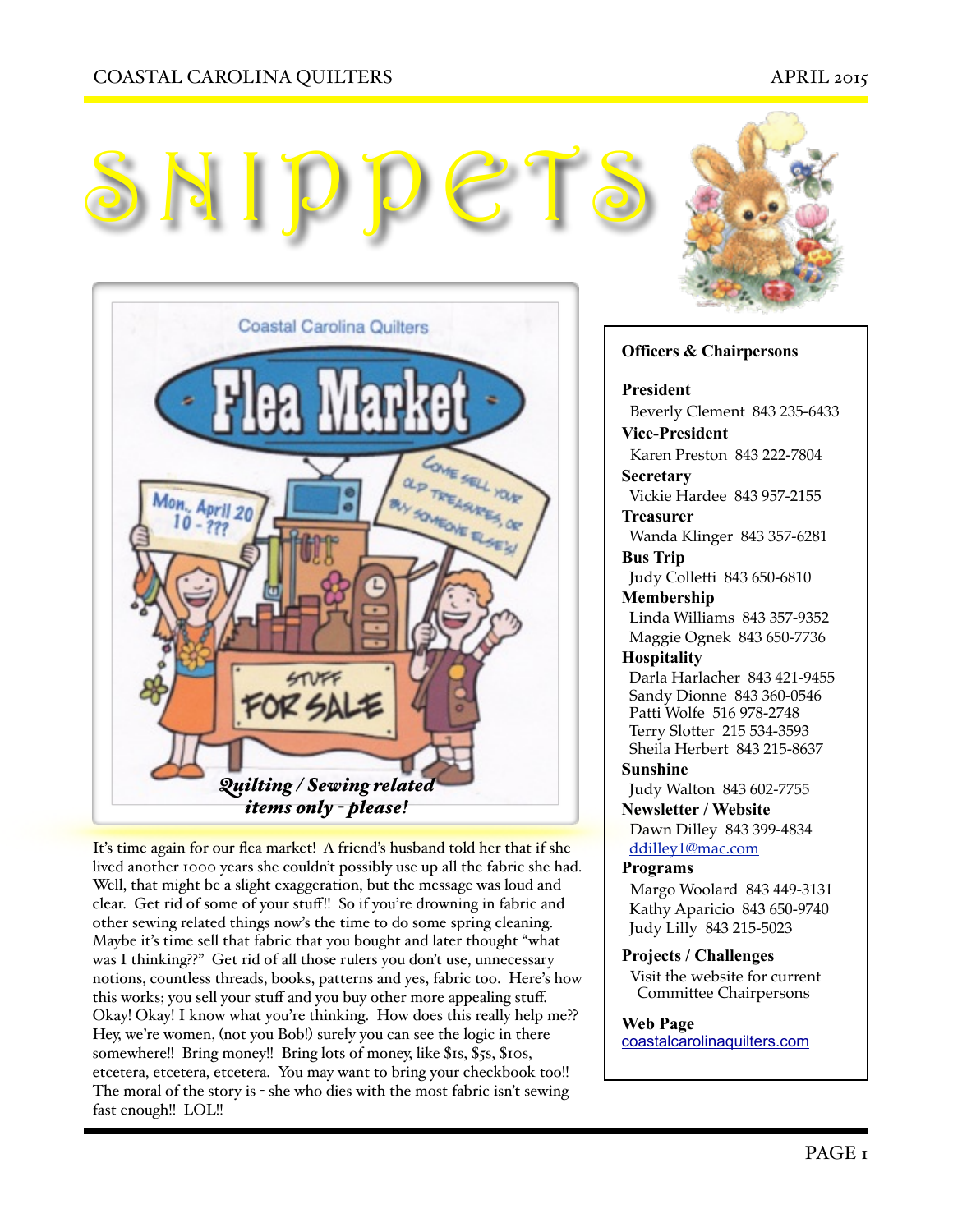# **Greetings from Bev**

It's official! Spring has sprung! Of course the down side of spring is that we lose all our snowbirds. We miss all of you and look forward to your return in the fall and winter. In the meantime, Margo, Kathy and Judy have lots of fun things for those of us who remain including this month's 'yard sale.' Clean out your sewing rooms and earn a little cash to go buy some more stash! How about those kits you thought you could not live without but now find you really don't like them at all? Some spare fat quarters? Books you will never read? Embroidery designs you bought when the kids were little but now that they are in college, the yellow duckies are no longer appropriate? Extra tote bags that you made when you were on a roll but now they are taking up valuable space in your sewing room? Or those storage units that you thought were perfect but won't fit in the space you had planned?

And don't forget to leave home a little bit early so you can stop at the office for your 2015 parking tag.

See you on the 20th!

Beverly Clement, President

# **Notes from Margo**

## To-Do List

- Wear your name tag
- Get your OSV parking tag
- Bring your miniature challenge project
- Bring all your stuff to sell!
- Bring money!!
- Bring your lunch
- Bring Show and Tell

Scrappy Block Demo – If really scrappy quilts are not your thing then try a controlled scrappy project instead. Joanne Shropshire will demo this month's scrappy block using a limited number of colors. The instructions

for the 2 blocks Joanne will show you are on page 6. We've also included a picture of her completed quilt.

Miniature Challege Ends – Be sure to get our miniature challenge done and bring it to guild. It must be totally completed! Yes, quilted and bound too. The quilts will be on display and voting will take place with 1st, 2nd and 3rd place prizes awarded. Who will the lucky winners be??

Goody Preparers - Kathy Chilson, Diana Evatt, Wanda Klinger, Kathy Richard and Roberta Seran are on the docket to bring the goodies. Remember ladies, bring your cakes already cut into bite-size pieces and be sure to bring any serving utensils you'll need. Thanks!!

**Coming Up Next Month**  $-$  Is your sewing machine under-utilized? Kathy Aparicio will show you how to put together a great reference book of all those wonderful decorative stitches you have on your machine but never use. On Tuesday, Jerre Reese will teach her Indigo-A-Go-Go class. It's going to be so much fun!! The class application will be coming out shortly. Also, the Grab Bag Challenge starts.

Horry County Museum Volunteer

Appreciation – The museum is having their annual Volunteer Appreciation get-together at 5 p.m., April 18th at the Museum, 805 Main St., Conway. If you were a **Gala Volunteer** you are welcome to attend. RSVP by calling 915-5320.

Sunday after church, a Mom asked her very young daughter what the lesson was about. The daughter answered, "Don't be scared, you'll get your quilt." Needless to say, the Mom was perplexed. Later in the day, the pastor stopped by for tea and the Mom asked him what that morning's Sunday school lesson was about.

He said, "Be not afraid, thy comforter is coming."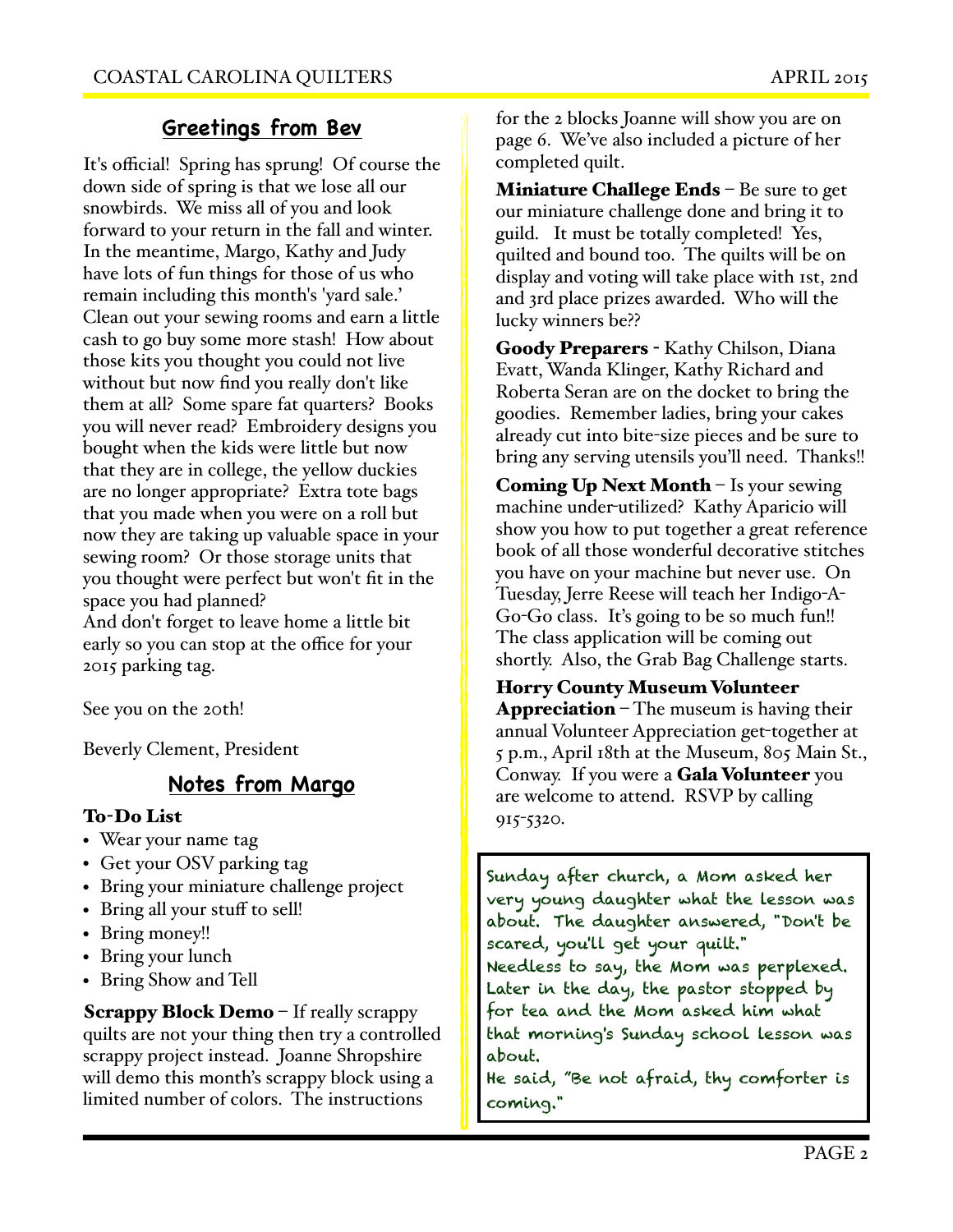Membership additions and corrections - Please update your membership roster to reflect these changes and add the new member.

> Correct these e-mails: Marti Kijak - should be [mckijak@msn.com](mailto:mckijak@msn.com)

Mary Couch - should be [mlcouch290@gmail.com](mailto:mlcouch290@gmail.com)

Update address: Donna Conklin 1965 Suncrest Dr. Myrtle Beach, SC 29577 (843) 421-1150

Update phone number: Janet DeBower (315) 729-1524

Add: McCarthy, Kathleen 4405 Mandi Ave. Little River, SC 29566 (843) 734-0621 (917) 453-0002 [kmactutorsews@gmail.com](mailto:kmactutorsews@gmail.com)



| <b>The Good Wife's Guide</b>                                                                                                                                |  |  |  |  |
|-------------------------------------------------------------------------------------------------------------------------------------------------------------|--|--|--|--|
| Final installment                                                                                                                                           |  |  |  |  |
| Don't greet him with complaints and problems.                                                                                                               |  |  |  |  |
| Don't complain if he's late home for dinner or even if he stays out all night. Count this as<br>minor compared to what he might have gone through that day. |  |  |  |  |
| Make him comfortable. Have him lean back in a comfortable chair or have him lie down in<br>the bedroom. Have a cool or warm drink ready for him.            |  |  |  |  |
| Arrange his pillow and offer to take off his shoes. Speak in a low, soothing and pleasant<br>voice.                                                         |  |  |  |  |
| Don't ask him questions about his actions or question his judgment or integrity. Remember,                                                                  |  |  |  |  |
| he is the master of the house and as such will always exercise his will with fairness and<br>truthfulness. You have no right to question him.               |  |  |  |  |
| A good wife always knows her place.                                                                                                                         |  |  |  |  |
| Okay, ladies (and gentleman), I hope these tips will ensure a quiet, happy and serene home for<br>you and your family. (Or give you grounds for battle??)   |  |  |  |  |
|                                                                                                                                                             |  |  |  |  |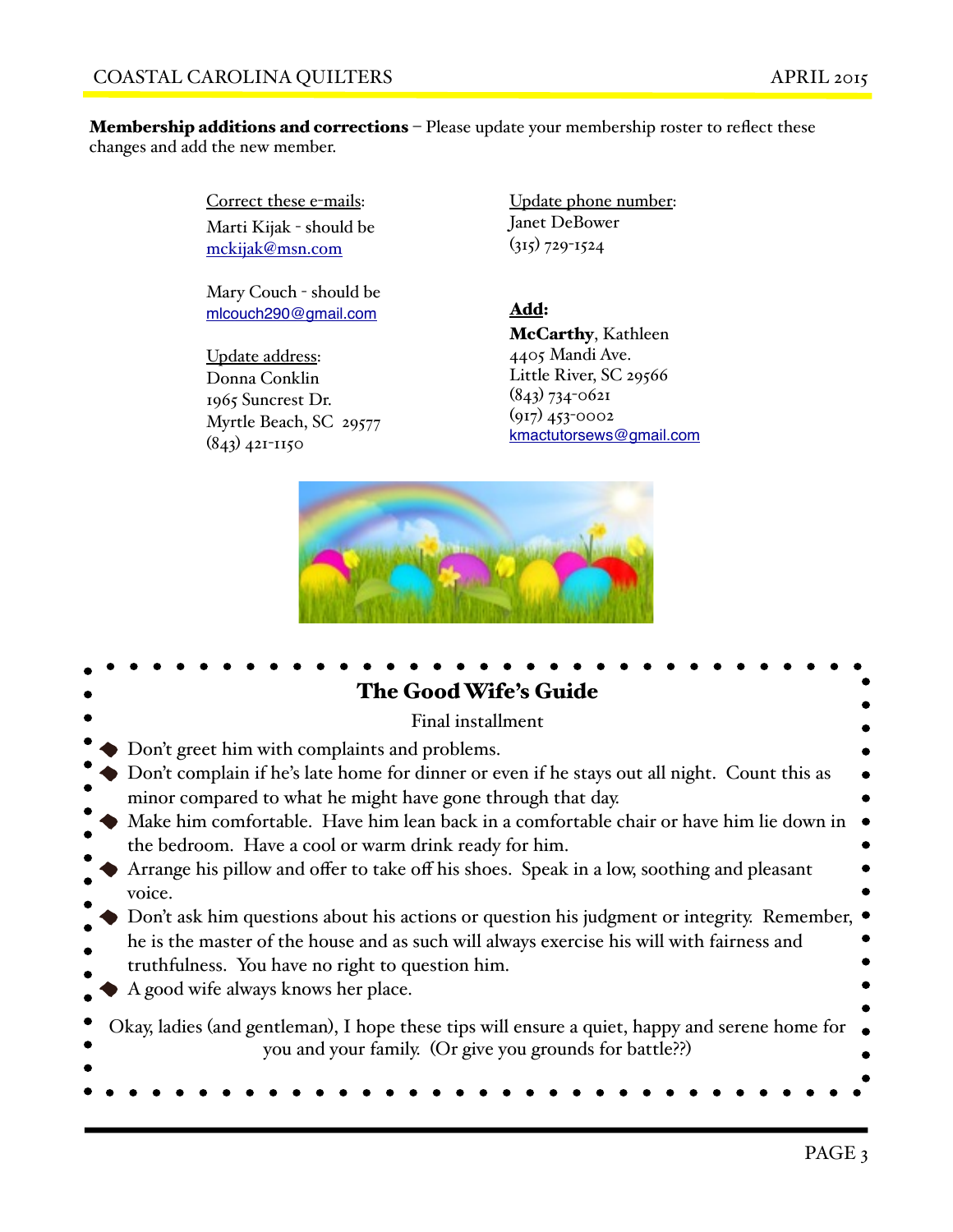## **History of the Sewing Machine - Part 2**

This month we will get into more modern times but first, did anyone besides me notice that I said poor Mr Thimonnier died in 1950? Considering that he got his first patent in 1830, he lived a really, really long time! But no, he actually died in 1857 but still a pauper who lived in the poor house. The invention of the sewing machine also demanded a big change in thread production since thread breakage was a huge problem. Prior to the machine, threads were fairly evenly spun, but not as strong as the machine required. The Willimantic Linen Company in Willimantic, CT, founded in 1854, built a new mill specifically for the production of sewing machine thread. Sewing machines were using 90% of all the thread produced so the threads had to change to run on the machines. To make the new thread strong enough, they twisted 6 strands of thread together into one strand. They wound the threads onto wooden and paper spools for use in machines. At the 1876 Centennial Exposition in Philadelphia, all the sewing machines in the world came together to compete with each other, and all but 2 of them used the new Willimantic thread. I could not find any results of this competition though. Who do you think won?

Remember that Elias Howe had the patent for the first really successful sewing machine. He could not sell his new-fangled machine in the US and went to England where his brother, Amasa, had found a potential backer, William Thomas, who was a corset manufacturer. After making all modifications that Thomas required for corset making, Thomas fired Howe and he returned to the US in disappointment and completely broke. Once home, though, he found that sewing machines and sewing machine manufacturers had blossomed big time and that all of them were violating his patents!

Howe started the "Sewing Machine Wars" and made a fortune, not in machine manufacturing, but in successfully suing everyone else who manufactured them for breach of his patents. The last one was Isaac Merritt Singer who insisted that Howe's patents were invalid and refused to stop using Howe's inventions in his Singer machines.

Howe won his case though, and Singer had to pay \$1.15 to Howe for every machine he built. In 1856 the Sewing Machine Combination (or Sewing Machine Cartel) was formed by Howe, Singer and 2 other companies, Wheeler & Wilson and Grover & Baker. This combination ended in 1877 but not before all the manufacturing companies had paid thousands in licensing fees at the rate of \$15 per machine. That doesn't sound like much in today's dollars, but in those days, it was enough to discourage competition. During the time of the Combination from 1854 - 1877, there were 36 sewing machine manufacturers in spite of the licensing fees, and 15 of them were in Connecticut. Nearly all the rest were in Massachusetts and New York with one each in Ohio, Illinois, Pennsylvania, Maine, New Jersey. Production went from around 2500 machines in  $1853$  to more than 650,000 in  $1873$ . They were really catching on!

In truth, Howe's machine was so large and impractical that it would never have caught on, but he was apparently brilliant in court, because the bottom line was that no machine could be successful without Howe's basic patents including the 2 thread lock stitch patented in 1846. Howe also invented a much improved needle with a groove down the back for the thread to ride in, thus reducing the wear on the thread which was causing frequent breakages. Take a look at your needles - they still have Mr. Howe's groove down the back.

At this point, you still had to manually feed the fabric through the machines like our 'free-motion' sewing today. It was Mr Wilson who, in 1854, came up with a set of wooden teeth that feed the fabric through the machine evenly. His invention was called four-motion-feed and it is still used today. Those of you who don't like free motion work can thank Mr Wilson for getting you out of it! He also invented the rotary hook that is used in most machines today, instead of Howe's horizontal shuttle.

It was Isaac Singer who introduced the first truly practical electric sewing machine in 1889 and, by 1900, he had 80% of the world-wide sewing machine sales.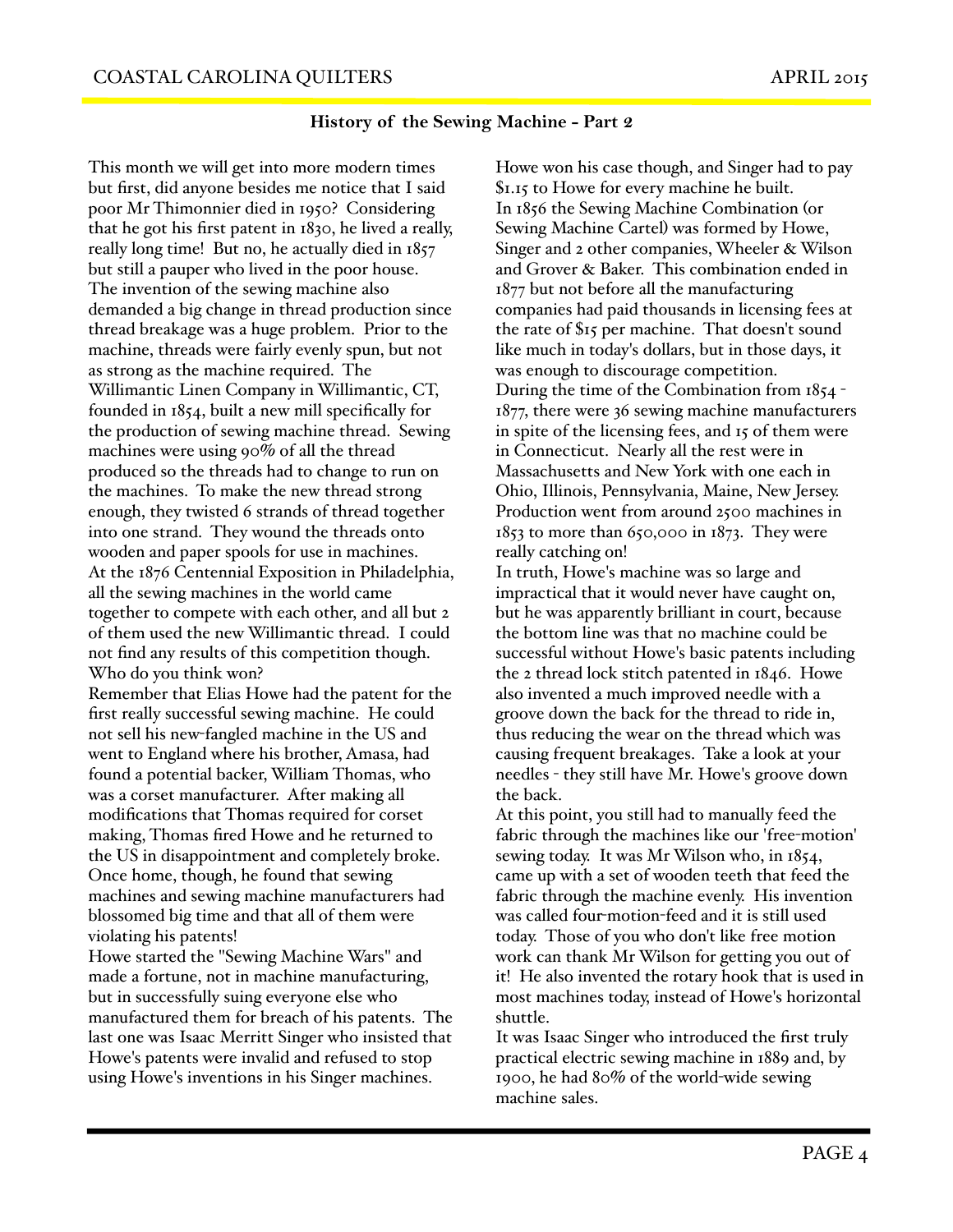Have you gotten the idea yet that no one person invented the sewing machine? It was a combination of ideas that finally worked together, from needles with the groove down the back and an eye at the end to the rotary hook bobbin mechanism to threads that didn't break every few inches to wooden teeth for feed dogs. The sewing machine was the first mass produced domestic appliance in history. Gun makers like Winchester and Samuel Colt traveled to the sewing machine factories to examine their mass production methods.

Because of all the prior failures, it still took years for the new machines to catch on, but Singer and Pfaff were experts at marketing and Singer, in particular, took his machines all over the country to show everyone how they worked. In the middle of the 1850s, machines were beginning to sell. By the late Victorian period, the sewing machine was called the most useful invention of the century. It's been said that the sewing machine has freed more women from "the drudgery of manual labor" than any other invention.

I did leave out one thing - while the men were busy inventing the machine, it was a woman, Helen Blanchard, who invented the zigzag machine in 1873. Of course this opened the way to all those beautiful stitches we love on our modern day machines.

I'm going to continue this historical journey in the next months with articles on use of the machines in the home and how they released women from the drudgery of hand sewing, the story Isaac Singer and histories of some of our current machine companies.

If you are curious about other topics, please let me know at ms2001@aol.com and I will do my best to investigate them.